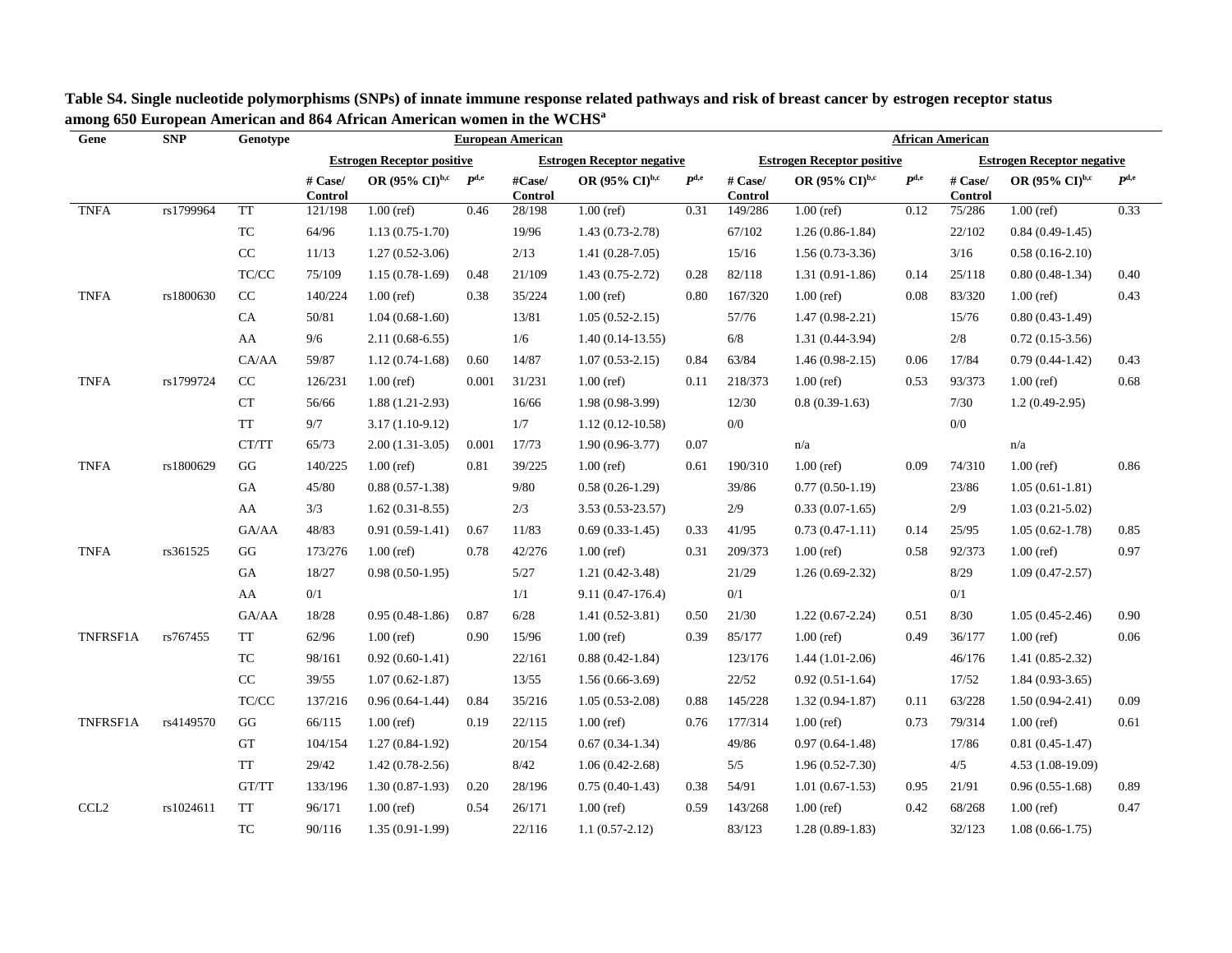|                                   |           | $\rm CC$                              | $11/22\,$ | $0.79(0.35-1.79)$   |      | 1/22   | $0.25(0.03-2.51)$   |      | 5/14    | $0.76(0.26-2.21)$   |      | 0/14   |                     |          |
|-----------------------------------|-----------|---------------------------------------|-----------|---------------------|------|--------|---------------------|------|---------|---------------------|------|--------|---------------------|----------|
|                                   |           | TC/CC                                 | 101/138   | $1.26(0.86-1.83)$   | 0.23 | 23/138 | $0.99(0.52-1.90)$   | 0.98 | 88/137  | $1.23(0.87-1.74)$   | 0.25 | 32/137 | $0.96(0.60-1.56)$   | 0.88     |
| $\ensuremath{\text{CCL2}}\xspace$ | rs2857656 | $\mathbf{G}\mathbf{G}$                | 91/166    | $1.00$ (ref)        | 0.54 | 26/166 | $1.00$ (ref)        | 0.52 | 74/154  | $1.00$ (ref)        | 0.10 | 40/154 | $1.00$ (ref)        | 0.63     |
|                                   |           | G <sub>C</sub>                        | 85/112    | $1.35(0.90-2.01)$   |      | 21/112 | $1.03(0.53-2.03)$   |      | 108/187 | $1.16(0.80-1.70)$   |      | 45/187 | $0.94(0.57-1.53)$   |          |
|                                   |           | $\rm CC$                              | 10/21     | $0.79(0.33-1.85)$   |      | 1/21   | $0.25(0.02-2.61)$   |      | 44/60   | $1.54(0.94-2.54)$   |      | 13/60  | $0.84(0.41-1.71)$   |          |
|                                   |           | GC/CC                                 | 95/133    | $1.26(0.86-1.86)$   | 0.24 | 22/133 | $0.94(0.48-1.83)$   | 0.85 | 152/247 | $1.25(0.88-1.79)$   | 0.22 | 58/247 | $0.91(0.57-1.45)$   | 0.70     |
| $\ensuremath{\text{CCL2}}\xspace$ | rs4586    | TT                                    | 64/141    | $1.00$ (ref)        | 0.19 | 19/141 | $1.00$ (ref)        | 0.74 | 21/45   | $1.00$ (ref)        | 0.01 | 15/45  | $1.00$ (ref)        | 0.30     |
|                                   |           | TC                                    | 99/128    | $1.67(1.10-2.55)$   |      | 26/128 | $1.46(0.74-2.86)$   |      | 96/203  | $1.13(0.62 - 2.06)$ |      | 45/203 | $0.65(0.32-1.32)$   |          |
|                                   |           | CC                                    | 21/37     | $1.11(0.57-2.15)$   |      | 5/37   | $0.84(0.25-2.81)$   |      | 112/156 | $1.74(0.95-3.20)$   |      | 37/156 | $0.62(0.30-1.29)$   |          |
|                                   |           | TC/CC                                 | 120/165   | $1.55(1.03-2.31)$   | 0.03 | 31/165 | $1.34(0.70-2.59)$   | 0.38 | 208/359 | $1.37(0.77-2.44)$   | 0.28 | 82/359 | $0.64(0.33-1.25)$   | 0.19     |
| $\ensuremath{\text{CCL2}}\xspace$ | rs13900   | $\rm CC$                              | 96/171    | $1.00$ (ref)        | 0.46 | 26/171 | $1.00$ (ref)        | 0.63 | 143/266 | $1.00$ (ref)        | 0.45 | 68/266 | $1.00$ (ref)        | 0.46     |
|                                   |           | CT                                    | 90/117    | $1.34(0.91-1.97)$   |      | 22/117 | $1.09(0.56-2.10)$   |      | 82/123  | $1.27(0.88-1.81)$   |      | 32/123 | $1.07(0.66 - 1.75)$ |          |
|                                   |           | <b>TT</b>                             | $11/20\,$ | $0.86(0.37-1.97)$   |      | 1/20   | $0.27(0.03-2.74)$   |      | $5/14$  | $0.75(0.26-2.19)$   |      | 0/14   |                     |          |
|                                   |           | CT/TT                                 | 101/137   | $1.27(0.87-1.85)$   | 0.22 | 23/137 | $0.99(0.52-1.91)$   | 0.98 | 87/137  | $1.22(0.86-1.73)$   | 0.27 | 32/137 | $0.96(0.59-1.56)$   | 0.87     |
| CCL5                              | rs3817655 | TT                                    | 128/202   | $1.00$ (ref)        | 0.70 | 32/202 | $1.00$ (ref)        | 0.99 | 73/131  | $1.00$ (ref)        | 0.72 | 41/131 | $1.00$ (ref)        | 0.03     |
|                                   |           | TA                                    | 54/98     | $0.84(0.54-1.29)$   |      | 18/98  | $1.24(0.64-2.41)$   |      | 105/198 | $0.90(0.62 - 1.33)$ |      | 43/198 | $0.62(0.38-1.03)$   |          |
|                                   |           | AA                                    | 7/8       | $1.28(0.43-3.82)$   |      | 0/8    |                     |      | 53/76   | $1.13(0.70-1.81)$   |      | 16/76  | $0.52(0.27-1.02)$   |          |
|                                   |           | TA/AA                                 | 61/106    | $0.87(0.58-1.32)$   | 0.52 | 18/106 | $1.13(0.58-2.19)$   | 0.71 | 158/274 | $0.97(0.67-1.38)$   | 0.85 |        | $0.59(0.37-0.95)$   | 0.03     |
| CCL5                              | rs2280789 | <b>TT</b>                             | 140/236   | $1.00$ (ref)        | 0.38 | 37/236 | $1.00$ (ref)        | 0.85 | 136/267 | $1.00$ (ref)        | 0.04 | 71/267 | $1.00$ (ref)        | 0.11     |
|                                   |           | TC                                    | 56/72     | $1.25(0.81-1.94)$   |      | 13/72  | $1.23(0.60-2.52)$   |      | 80/114  | $1.47(1.02 - 2.12)$ |      | 29/114 | $0.89(0.54-1.47)$   |          |
|                                   |           | $\rm CC$                              | $3/5$     | $0.98(0.21-4.54)$   |      | 0/5    |                     |      | 13/17   | $1.56(0.71-3.42)$   |      | 0/17   |                     |          |
|                                   |           | TC/CC                                 | 59/77     | $1.24(0.81-1.89)$   | 0.33 | 13/77  | $1.16(0.56-2.37)$   | 0.69 | 93/131  | $1.48(1.04-2.11)$   | 0.03 | 29/131 | $0.77(0.47-1.27)$   | 0.31     |
| CCL5                              | rs2107538 | $\rm CC$                              | 126/200   | $1.00$ (ref)        | 0.96 | 30/200 | $1.00$ (ref)        | 0.70 | 71/131  | $1.00$ (ref)        | 0.46 | 40/131 | $1.00$ (ref)        | $0.02\,$ |
|                                   |           | CT                                    | 58/94     | $0.99(0.65-1.51)$   |      | 18/94  | $1.47(0.75-2.87)$   |      | 106/199 | $0.93(0.63-1.37)$   |      | 47/199 | $0.67(0.41-1.11)$   |          |
|                                   |           | $\operatorname{TT}$                   | $6/9$     | $0.99(0.32 - 3.02)$ |      | 0/9    |                     |      | 53/73   | $1.24(0.77-2.00)$   |      | 13/73  | $0.45(0.22-0.92)$   |          |
|                                   |           | CT/TT                                 | 64/103    | $0.99(0.66-1.49)$   | 0.96 | 18/103 | $1.32(0.68-2.58)$   | 0.41 | 159/272 | $1.01(0.70-1.45)$   | 0.95 | 60/272 | $0.61(0.38-0.98)$   | 0.04     |
| CXCL <sub>5</sub>                 | rs425535  | GG                                    | 144/240   | $1.00$ (ref)        | 0.61 | 39/240 | $1.00$ (ref)        | 0.72 | 94/142  | $1.00$ (ref)        | 0.16 | 34/142 | $1.00$ (ref)        | 0.51     |
|                                   |           | GA                                    | 40/63     | $1.01(0.63-1.62)$   |      | 11/63  | $1.01(0.47-2.18)$   |      | 106/198 | $0.78(0.54-1.12)$   |      | 54/198 | $1.10(0.67-1.82)$   |          |
|                                   |           | AA                                    | 6/5       | $1.72(0.48-6.15)$   |      | 0/5    |                     |      | 31/65   | $0.73(0.44-1.23)$   |      | 12/65  | $0.70(0.33-1.47)$   |          |
|                                   |           | GA/AA                                 | 46/68     | $1.07(0.68-1.68)$   | 0.78 | 11/68  | $0.94(0.44-2.02)$   | 0.88 | 137/263 | $0.77(0.54-1.09)$   | 0.14 | 66/263 | $1.00(0.62 - 1.62)$ | 1.00     |
| <b>CRP</b>                        | rs1205    | $\rm CC$                              | 82/118    | $1.00$ (ref)        | 0.41 | 24/118 | $1.00$ (ref)        | 0.64 | 146/257 | $1.00$ (ref)        | 0.80 | 60/257 | $1.00$ (ref)        | 0.98     |
|                                   |           | CT                                    | 88/149    | $0.89(0.59-1.35)$   |      | 17/149 | $0.60(0.30-1.20)$   |      | 72/121  | $1.07(0.74-1.55)$   |      | 37/121 | $1.31(0.81 - 2.11)$ |          |
|                                   |           | <b>TT</b>                             | 19/35     | $0.77(0.40-1.49)$   |      | 7/35   | $1.12(0.42 - 2.95)$ |      | 12/25   | $0.76(0.36-1.60)$   |      | 3/25   | $0.50(0.14-1.74)$   |          |
|                                   |           | $\operatorname{CT}/\operatorname{TT}$ | 107/184   | $0.87(0.59-1.29)$   | 0.48 | 24/184 | $0.69(0.36-1.31)$   | 0.26 | 84/146  | $1.01(0.71-1.44)$   | 0.94 | 40/146 | $1.16(0.73-1.85)$   | 0.52     |
| <b>CRP</b>                        | rs1130864 | $\rm CC$                              | 88/157    | $1.00$ (ref)        | 0.20 | 26/157 | $1.00$ (ref)        | 0.47 | 147/266 | $1.00$ (ref)        | 0.44 | 60/266 | $1.00$ (ref)        | 0.77     |
|                                   |           | CT                                    | 82/118    | $1.28(0.85-1.91)$   |      | 14/118 | $0.69(0.33-1.44)$   |      | 53/89   | $1.02(0.68-1.55)$   |      | 23/89  | $1.22(0.70-2.13)$   |          |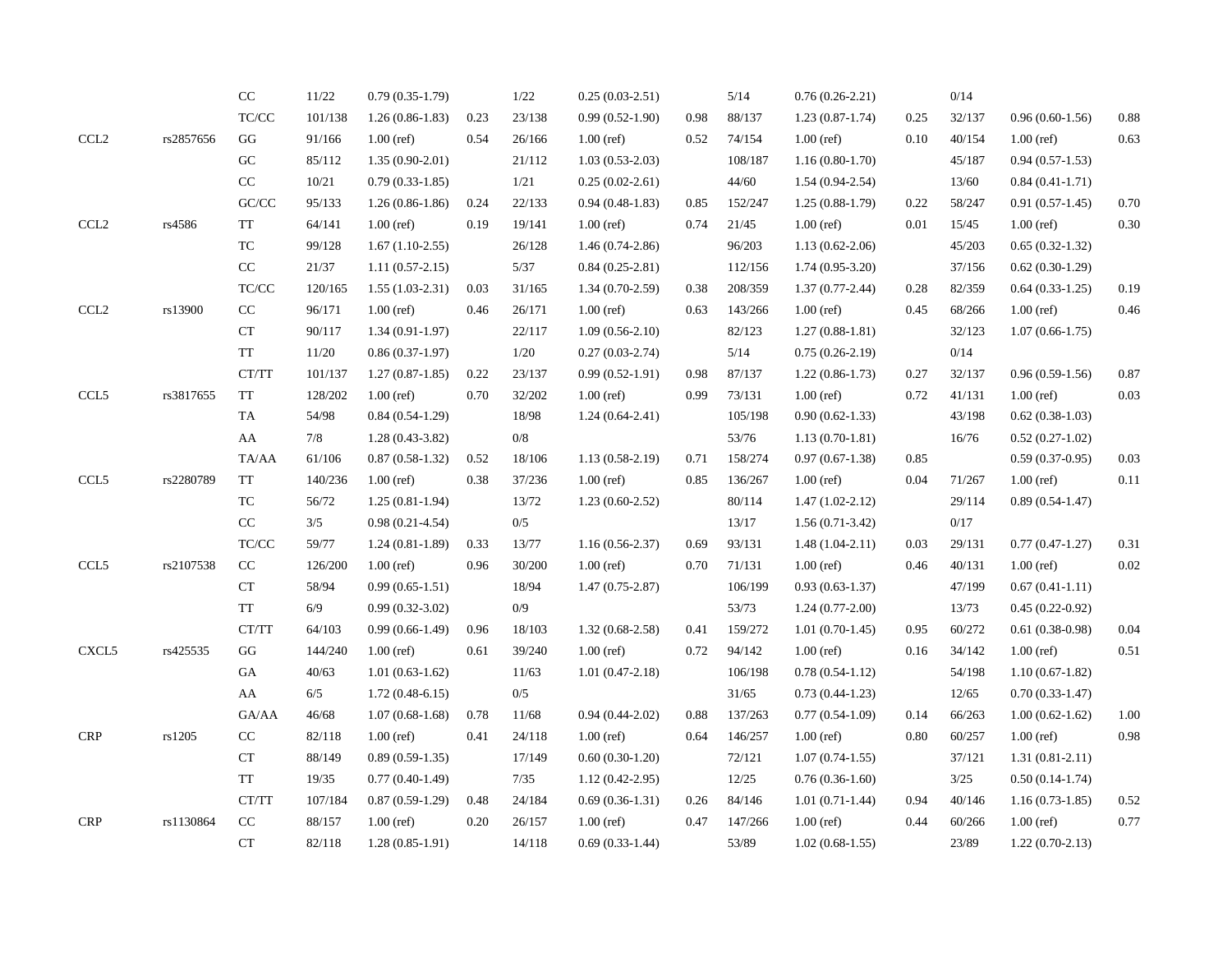|              |           | <b>TT</b>                             | 20/24   | $1.38(0.69-2.75)$   |      | 8/24    | $2.19(0.84 - 5.71)$ |      | $5/18$  | $0.50(0.18-1.40)$  |      | 3/18    | $0.83(0.23 - 3.01)$  |          |
|--------------|-----------|---------------------------------------|---------|---------------------|------|---------|---------------------|------|---------|--------------------|------|---------|----------------------|----------|
|              |           | $\operatorname{CT}/\operatorname{TT}$ | 102/142 | $1.29(0.88-1.90)$   | 0.19 | 22/142  | $0.93(0.49-1.77)$   | 0.83 | 58/107  | $0.94(0.63-1.39)$  | 0.74 | 26/107  | $1.15(0.68-1.96)$    | 0.60     |
| <b>CRP</b>   | rs1800947 | GG                                    | 167/262 | $1.00$ (ref)        | 0.90 | 40/262  | $1.00$ (ref)        | 0.34 | 227/392 | $1.00$ (ref)       | 0.14 | 100/392 | $1.00$ (ref)         | 0.99     |
|              |           | G <sub>C</sub>                        | 23/40   | $0.97(0.54-1.73)$   |      | 8/40    | $1.67(0.70-4.01)$   |      | 3/11    | $0.37(0.10-1.40)$  |      | 0/11    |                      |          |
|              |           | $\rm CC$                              | 1/2     | $0.92(0.08-11.08)$  |      | 0/2     |                     |      | 0/0     |                    |      | 0/0     |                      |          |
|              |           | $\mathrm{GC}/\mathrm{CC}$             | 24/42   | $0.97(0.55-1.71)$   | 0.91 | 8/42    | $1.61(0.68-3.85)$   | 0.28 |         | n/a                |      |         |                      |          |
| IL1A         | rs17561   | GG                                    | 95/154  | $1.00$ (ref)        | 0.80 | 26/154  | $1.00$ (ref)        | 0.79 | 161/287 | $1.00$ (ref)       | 0.83 | 71/287  | $1.00$ (ref)         | 0.62     |
|              |           | GT                                    | 83/118  | $1.30(0.87-1.95)$   |      | 18/118  | $1.14(0.57-2.27)$   |      | 62/108  | $0.99(0.67-1.45)$  |      | 29/108  | $1.12(0.67-1.86)$    |          |
|              |           | <b>TT</b>                             | 21/41   | $0.88(0.48-1.63)$   |      | 5/41    | $0.75(0.26-2.17)$   |      | $7/10$  | $1.29(0.47-3.55)$  |      | 0/10    |                      |          |
|              |           | GT/TT                                 | 104/159 | $1.19(0.82 - 1.74)$ | 0.36 | 23/159  | $1.02(0.54-1.95)$   | 0.94 | 69/118  | $1.01(0.70-1.47)$  | 0.94 | 29/118  | $1.00(0.61-1.66)$    | 0.99     |
| IL1A         | rs1800587 | CC                                    | 92/153  | $1.00$ (ref)        | 0.78 | 26/153  | $1.00$ (ref)        | 0.95 | 86/155  | $1.00$ (ref)       | 0.99 | 37/155  | $1.00$ (ref)         | 0.78     |
|              |           | CT                                    | 84/116  | $1.30(0.87-1.95)$   |      | 17/116  | $1.04(0.52-2.10)$   |      | 109/186 | $1.06(0.74-1.54)$  |      | 48/186  | $1.03(0.63-1.69)$    |          |
|              |           | $\operatorname{TT}$                   | 20/39   | $0.88(0.47-1.64)$   |      | 6/39    | $0.93(0.34-2.55)$   |      | 35/64   | $0.97(0.59-1.62)$  |      | 15/64   | $0.88(0.44-1.75)$    |          |
|              |           | CT/TT                                 | 104/155 | $1.19(0.82 - 1.74)$ | 0.36 | 23/155  | $1.01(0.53-1.92)$   | 0.97 | 144/250 | $1.04(0.73-1.47)$  | 0.82 | 63/250  | $0.99(0.62 - 1.58)$  | 0.96     |
| IL1B         | rs1143634 | $\rm CC$                              | 108/180 | $1.00$ (ref)        | 0.71 | 30/180  | $1.00$ (ref)        | 0.98 | 172/306 | $1.00$ (ref)       | 0.33 | 77/306  | $1.00$ (ref)         | 0.99     |
|              |           | ${\cal C}{\cal T}$                    | 76/103  | $1.32(0.89-1.97)$   |      | 15/103  | $1.06(0.53-2.15)$   |      | 52/96   | $0.97(0.65-1.45)$  |      | 21/96   | $0.86(0.50-1.49)$    |          |
|              |           | <b>TT</b>                             | 13/26   | $0.80(0.38-1.66)$   |      | 4/26    | $0.91(0.28-2.91)$   |      | 7/3     | $4.74(1.16-19.3)$  |      | 2/3     | $3.12(0.46 - 21.05)$ |          |
|              |           | $\operatorname{CT}/\operatorname{TT}$ | 89/129  | $1.21(0.83-1.76)$   | 0.33 | 19/129  | $1.03(0.53-1.97)$   | 0.94 | 59/99   | $1.08(0.73-1.59)$  | 0.71 | 23/99   | $0.92(0.54-1.57)$    | $0.76\,$ |
| $\rm IL1B$   | rs1143627 | <b>TT</b>                             | 83/145  | $1.00$ (ref)        | 0.19 | 28/145  | $1.00$ (ref)        | 0.22 | 42/74   | $1.00$ (ref)       | 0.65 | 15/74   | $1.00$ (ref)         | 0.79     |
|              |           | ${\rm TC}$                            | 83/134  | $1.11(0.74-1.66)$   |      | 17/134  | $0.65(0.33-1.29)$   |      | 110/178 | $1.11(0.70-1.76)$  |      | 52/178  | $1.58(0.82 - 3.04)$  |          |
|              |           | $\rm CC$                              | 32/33   | $1.52(0.84-2.73)$   |      | 5/33    | $0.63(0.21-1.87)$   |      | 79/153  | $0.93(0.58-1.52)$  |      | 33/153  | $1.06(0.53-2.11)$    |          |
|              |           | TC/CC                                 | 115/167 | $1.20(0.82 - 1.74)$ | 0.35 | 22/167  | $0.64(0.34-1.22)$   | 0.18 | 189/331 | $1.03(0.67-1.59)$  | 0.89 | 85/331  | $1.33(0.72 - 2.47)$  | 0.36     |
| IL1B         | rs16944   | GG                                    | 83/143  | $1.00$ (ref)        | 0.22 | 27/143  | $1.00$ (ref)        | 0.27 | 47/93   | $1.00$ (ref)       | 0.92 | 21/93   | $1.00$ (ref)         | 0.67     |
|              |           | GA                                    | 83/134  | $1.08(0.72 - 1.61)$ |      | 17/134  | $0.67(0.33-1.33)$   |      | 118/185 | $1.24(0.80-1.92)$  |      | 52/185  | $1.33(0.74-2.38)$    |          |
|              |           | AA                                    | 31/32   | $1.52(0.84-2.75)$   |      | $5/32$  | $0.67(0.22 - 2.01)$ |      | 66/125  | $1.05(0.65-1.70)$  |      | 26/125  | $0.90(0.47-1.74)$    |          |
|              |           | GA/AA                                 | 114/166 | $1.17(0.8-1.70)$    | 0.43 | 22/166  | $0.67(0.35-1.27)$   | 0.22 | 184/310 | $1.17(0.78-1.76)$  | 0.46 | 78/310  | $1.15(0.67-2.00)$    | 0.61     |
| IL1R1        | rs2041748 | $\rm CC$                              | 112/178 | $1.00$ (ref)        | 0.98 | 34/178  | $1.00$ (ref)        | 0.12 | 197/349 | $1.00$ (ref)       | 0.68 | 86/349  | $1.00$ (ref)         | $1.00\,$ |
|              |           | CT                                    | 79/118  | $1.12(0.76-1.65)$   |      | 15/118  | $0.66(0.34-1.31)$   |      | 31/52   | $1.18(0.71-1.95)$  |      | 12/52   | $1.03(0.51-2.07)$    |          |
|              |           | <b>TT</b>                             | 8/17    | $0.71(0.28-1.80)$   |      | 1/17    | $0.31(0.04-2.52)$   |      | 2/4     | $0.75(0.12-4.71)$  |      | 1/4     | $0.85(0.09-8.34)$    |          |
|              |           | CT/TT                                 | 87/135  | $1.06(0.73-1.55)$   | 0.75 | 16/135  | $0.62(0.32-1.20)$   |      | 33/56   | $1.15(0.70-1.88)$  | 0.58 | 13/56   | $1.02(0.52 - 2.00)$  |          |
| IL1R2        | rs2228139 | CC                                    | 185/281 | $1.00$ (ref)        | 0.23 | 41/281  | $1.00$ (ref)        | 0.12 | 202/365 | $1.00$ (ref)       | 0.60 | 93/365  | $1.00$ (ref)         | 0.20     |
|              |           | $\mathbf{CG}$                         | 12/27   | $0.64(0.31-1.33)$   |      | 7/27    | $1.48(0.57-3.87)$   |      | 28/39   | $1.16(0.68-1.98)$  |      | 6/39    | $0.60(0.24-1.48)$    |          |
|              |           | GG                                    | $0/0$   |                     |      | $1/0\,$ |                     |      | 1/1     | $0.99(0.06-16.76)$ |      | 0/1     |                      |          |
|              |           | $\mathbf{CG}/\mathbf{GG}$             |         | n/a                 |      | 8/27    | $1.74(0.70-4.34)$   |      | 29/40   | $1.16(0.68-1.96)$  | 0.58 | 6/40    | $0.57(0.23-1.41)$    |          |
| <b>IL1RN</b> | rs4251961 | <b>TT</b>                             | 74/115  | $1.00$ (ref)        | 0.80 | 22/115  | $1.00$ (ref)        | 0.95 | 160/266 | $1.00$ (ref)       | 0.30 | 63/266  | $1.00$ (ref)         | 0.73     |
|              |           | TC                                    | 88/147  | $0.95(0.63-1.45)$   |      | 19/147  | $0.68(0.34-1.36)$   |      | 61/123  | $0.77(0.53-1.13)$  |      | 34/123  | $1.27(0.78-2.07)$    |          |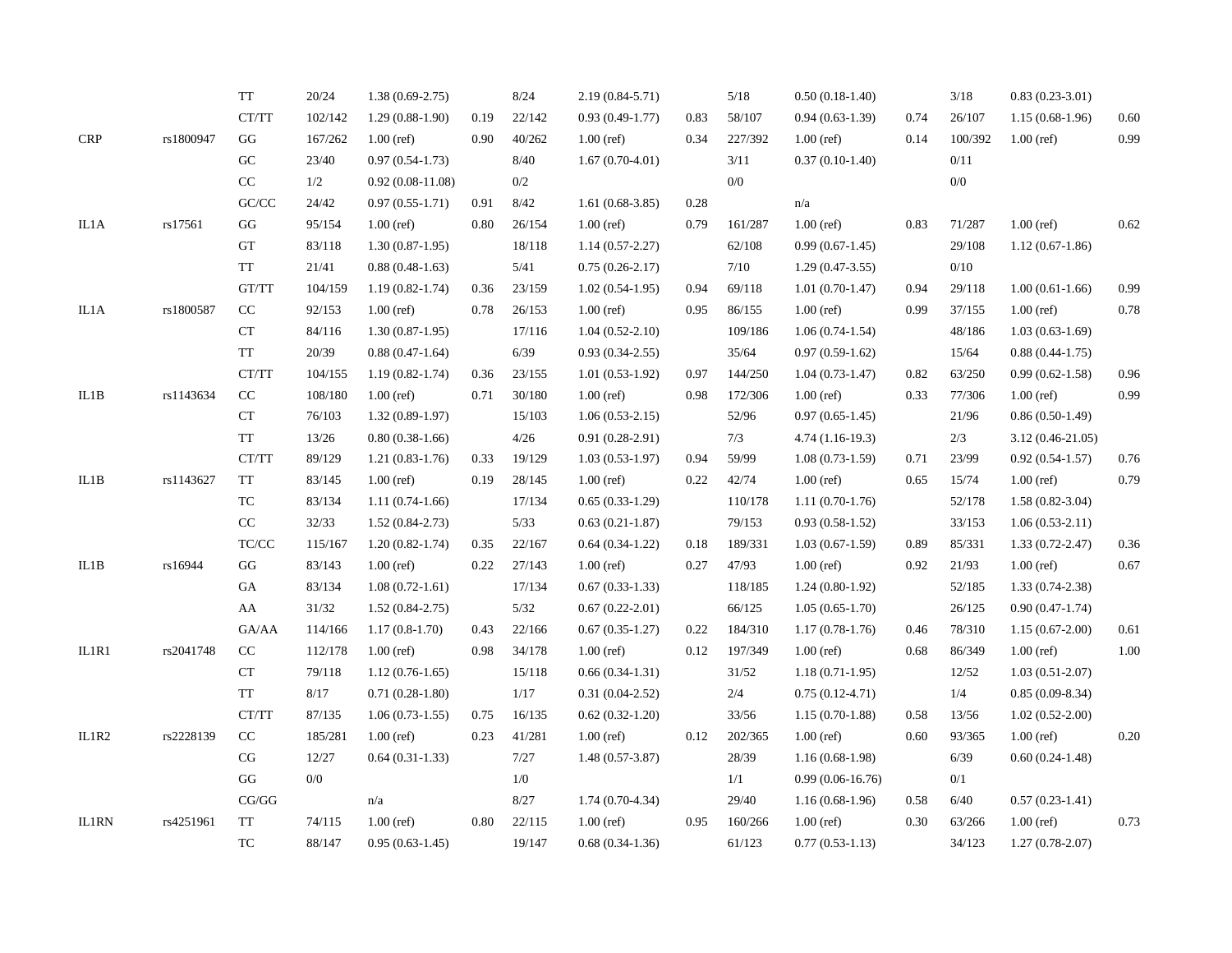|              |            | $\rm CC$                                                 | 27/46   | $0.94(0.52-1.69)$   |      | 9/46   | $1.18(0.48-2.92)$ |      | 9/16    | $0.95(0.39-2.28)$   |      | 2/16   | $0.58(0.13-2.66)$   |      |
|--------------|------------|----------------------------------------------------------|---------|---------------------|------|--------|-------------------|------|---------|---------------------|------|--------|---------------------|------|
|              |            | $\ensuremath{\mathsf{T}\mathsf{C}/\mathsf{C}\mathsf{C}}$ | 115/193 | $0.95(0.64-1.41)$   | 0.80 | 28/193 | $0.78(0.41-1.49)$ | 0.46 | 70/139  | $0.79(0.55-1.14)$   | 0.21 | 36/139 | $1.19(0.74-1.93)$   | 0.47 |
| IL1RN        | rs419598   | $\operatorname{TT}$                                      | 103/166 | $1.00$ (ref)        | 0.96 | 25/166 | $1.00$ (ref)      | 0.70 | 178/305 | $1.00$ (ref)        | 0.99 | 79/305 | $1.00$ (ref)        | 0.48 |
|              |            | ${\rm TC}$                                               | 67/106  | $1.15(0.76-1.74)$   |      | 21/106 | $1.23(0.63-2.38)$ |      | 38/73   | $0.91(0.58-1.43)$   |      | 16/73  | $0.90(0.49-1.67)$   |      |
|              |            | CC                                                       | 14/29   | $0.85(0.42 - 1.73)$ |      | 2/29   | $0.45(0.10-2.06)$ |      | 5/6     | $1.51(0.43 - 5.35)$ |      | 0/6    |                     |      |
|              |            | $\ensuremath{\mathsf{T}\mathsf{C}/\mathsf{C}\mathsf{C}}$ | 81/135  | $1.09(0.74-1.60)$   | 0.67 | 23/135 | $1.06(0.56-2.00)$ | 0.86 | 43/79   | $0.96(0.62 - 1.47)$ | 0.84 | 16/79  | $0.85(0.46-1.56)$   | 0.60 |
| <b>IL1RN</b> | rs454078   | AA                                                       | 105/164 | $1.00$ (ref)        | 0.76 | 26/164 | $1.00$ (ref)      | 0.62 | 198/344 | $1.00$ (ref)        | 0.79 | 87/344 | $1.00$ (ref)        | 0.67 |
|              |            | AT                                                       | 78/123  | $1.07(0.72 - 1.58)$ |      | 22/123 | $1.05(0.55-2.00)$ |      | 31/57   | $0.93(0.56-1.53)$   |      | 13/57  | $0.97(0.49-1.90)$   |      |
|              |            | <b>TT</b>                                                | 16/25   | $1.07(0.53 - 2.14)$ |      | 2/25   | $0.50(0.11-2.31)$ |      | 2/4     | $0.97(0.16 - 5.81)$ |      | 0/4    |                     |      |
|              |            | AT/TT                                                    | 94/148  | $1.07(0.73-1.55)$   | 0.73 | 24/148 | $0.96(0.51-1.79)$ | 0.89 | 33/61   | $0.93(0.57-1.51)$   | 0.78 | 13/61  | $0.91(0.47-1.78)$   | 0.79 |
| <b>IL1RN</b> | rs579543   | CC                                                       | 108/159 | $1.00$ (ref)        | 0.48 | 26/159 | $1.00$ (ref)      | 0.34 | 175/320 | $1.00$ (ref)        | 0.30 | 77/320 | $1.00$ (ref)        | 0.95 |
|              |            | CT                                                       | 75/127  | $0.89(0.60-1.32)$   |      | 22/127 | $0.95(0.50-1.81)$ |      | 52/80   | $1.24(0.82 - 1.88)$ |      | 22/80  | $1.17(0.67-2.05)$   |      |
|              |            | TT                                                       | 15/26   | $0.83(0.41-1.69)$   |      | 2/26   | $0.39(0.08-1.80)$ |      | 4/5     | $1.25(0.32-4.89)$   |      | 0/5    |                     |      |
|              |            | CT/TT                                                    | 90/153  | $0.88(0.60-1.28)$   | 0.49 | 24/153 | $0.84(0.45-1.58)$ | 0.59 | 56/85   | $1.25(0.83-1.86)$   | 0.28 | 22/85  | $1.10(0.63-1.91)$   | 0.74 |
| IL6R         | rs2228145  | AA                                                       | 79/117  | $1.00$ (ref)        | 0.94 | 11/117 | $1.00$ (ref)      | 0.06 | 170/292 | $1.00$ (ref)        | 0.83 | 75/292 | $1.00$ (ref)        | 0.53 |
|              |            | $\mathbf{A}\mathbf{C}$                                   | 87/145  | $0.84(0.56-1.27)$   |      | 30/145 | $1.95(0.91-4.19)$ |      | 56/104  | $0.92(0.62 - 1.37)$ |      | 23/104 | $0.92(0.53-1.59)$   |      |
|              |            | $\rm CC$                                                 | 33/48   | $1.13(0.65-1.99)$   |      | 9/48   | $2.39(0.88-6.47)$ |      | 5/9     | $1.17(0.36 - 3.75)$ |      | 1/9    | $0.45(0.05-3.72)$   |      |
|              |            | $\operatorname{AC/CC}$                                   | 120/193 | $0.91(0.62-1.33)$   | 0.62 | 39/193 | $2.04(0.98-4.26)$ | 0.06 | 61/113  | $0.94(0.64-1.38)$   | 0.74 | 24/113 | $0.88(0.51-1.51)$   | 0.64 |
| IL6          | rs10499563 | <b>TT</b>                                                | 130/201 | $1.00$ (ref)        | 0.45 | 30/201 | $1.00$ (ref)      | 0.88 | 152/261 | $1.00$ (ref)        | 1.00 | 59/261 | $1.00$ (ref)        | 0.30 |
|              |            | $\protect\operatorname{TC}$                              | 65/96   | $1.03(0.68-1.54)$   |      | 17/96  | $0.99(0.50-1.94)$ |      | 67/125  | $0.96(0.66-1.40)$   |      | 36/125 | $1.29(0.79-2.10)$   |      |
|              |            | $\rm CC$                                                 | 4/14    | $0.41(0.12-1.33)$   |      | 3/14   | $1.23(0.31-4.91)$ |      | 11/16   | $1.10(0.48-2.50)$   |      | 5/16   | $1.33(0.46-3.89)$   |      |
|              |            | $\ensuremath{\mathsf{T}\mathsf{C}/\mathsf{C}\mathsf{C}}$ | 69/110  | $0.94(0.64-1.40)$   | 0.78 | 20/110 | $1.02(0.53-1.94)$ | 0.96 | 78/141  | $0.98(0.69-1.40)$   | 0.91 | 41/141 | $1.30(0.81-2.06)$   | 0.28 |
| IL6          | rs1800797  | GG                                                       | 88/123  | $1.00$ (ref)        | 0.51 | 23/123 | $1.00$ (ref)      | 0.99 | 201/352 | $1.00$ (ref)        | 0.93 | 89/352 | $1.00$ (ref)        | 0.79 |
|              |            | GA                                                       | 92/158  | $0.89(0.60-1.33)$   |      | 20/158 | $0.72(0.36-1.41)$ |      | 25/47   | $0.85(0.49-1.48)$   |      | 11/47  | $1.11(0.53-2.31)$   |      |
|              |            | AA                                                       | 19/31   | $0.84(0.43-1.64)$   |      | 7/31   | $1.34(0.50-3.59)$ |      | 2/0     |                     |      | $0/0$  |                     |      |
|              |            | GA/AA                                                    | 111/189 | $0.88(0.60-1.29)$   | 0.52 | 27/189 | $0.82(0.43-1.54)$ | 0.53 | 27/47   | $0.91(0.53-1.56)$   | 0.72 |        | n/a                 |      |
| IL6          | rs1800796  | GG                                                       | 169/269 | $1.00$ (ref)        | 0.96 | 47/269 | $1.00$ (ref)      | 0.10 | 176/319 | $1.00$ (ref)        | 0.78 | 76/319 | $1.00$ (ref)        | 0.24 |
|              |            | ${\rm GC}$                                               | 30/41   | $1.20(0.70-2.05)$   |      | 3/41   | $0.40(0.11-1.40)$ |      | 52/82   | $1.09(0.73-1.64)$   |      | 21/82  | $1.17(0.67-2.04)$   |      |
|              |            | $\rm CC$                                                 | 0/3     |                     |      | 0/3    |                   |      | 2/4     | $0.8(0.13-4.82)$    |      | 3/4    | 3.32 (0.68-16.24)   |      |
|              |            | $\mathrm{GC}/\mathrm{CC}$                                | 30/44   | $1.11(0.65-1.89)$   | 0.70 | 3/44   | $0.36(0.10-1.26)$ | 0.11 | 54/86   | $1.08(0.72 - 1.61)$ | 0.72 | 24/86  | $1.27(0.74 - 2.17)$ | 0.38 |
| IL6          | rs1800795  | GG                                                       | 88/123  | $1.00$ (ref)        | 0.56 | 20/123 | $1.00$ (ref)      | 0.29 | 204/356 | $1.00$ (ref)        | 0.64 | 89/356 | $1.00$ (ref)        | 0.92 |
|              |            | G <sub>C</sub>                                           | 91/152  | $0.92(0.62 - 1.38)$ |      | 21/152 | $0.94(0.46-1.89)$ |      | 24/48   | $0.79(0.46 - 1.38)$ |      | 11/48  | $1.09(0.53-2.27)$   |      |
|              |            | $\rm CC$                                                 | 19/33   | $0.83(0.43-1.62)$   |      | 9/33   | $1.97(0.78-5.01)$ |      | 2/1     | $2.56(0.20-33.38)$  |      | 0/1    |                     |      |
|              |            | GC/CC                                                    | 110/185 | $0.90(0.62-1.33)$   | 0.61 | 30/185 | $1.11(0.58-2.14)$ | 0.74 | 26/49   | $0.83(0.48-1.43)$   | 0.50 | 11/49  | $1.07(0.52 - 2.21)$ | 0.86 |
| IL8          | rs4073     | <b>TT</b>                                                | 67/106  | $1.00$ (ref)        | 0.80 | 17/106 | $1.00$ (ref)      | 0.81 | 6/22    | $1.00$ (ref)        | 0.51 | 3/22   | $1.00$ (ref)        | 0.73 |
|              |            | TA                                                       | 92/150  | $0.95(0.62 - 1.45)$ |      | 25/150 | $1.01(0.50-2.03)$ |      | 81/138  | $1.99(0.76 - 5.24)$ |      | 32/138 | $1.61(0.44-5.93)$   |      |